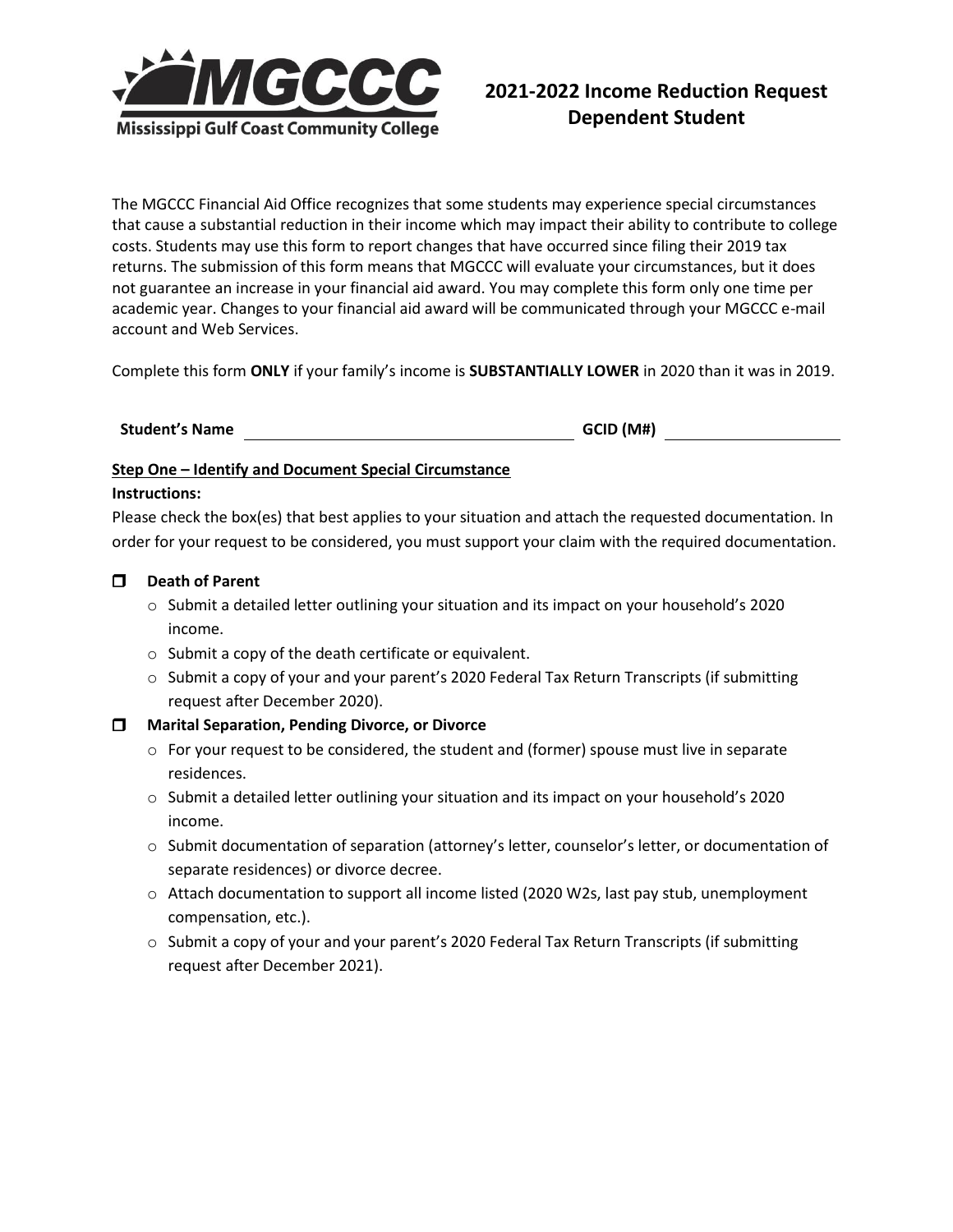## **Separation from Work Due to Layoff or Termination**

- $\circ$  For your request to be considered, the length of unemployment must be substantial.
- o Submit a detailed letter outlining your situation and its impact on your household's 2020 income.
- $\circ$  Submit documentation of layoff or termination from former employer or the unemployment office. Letter from former employers must be on company letterhead and should list the date of layoff or termination.
- $\circ$  Attach documentation to support all income listed (last pay stub, unemployment compensation, severance pay, etc.).
- $\circ$  Submit a copy of your and your parent's 2020 Federal Tax Return Transcripts (if submitting request after December 2021).

**Change in Job Status (Reduction of Work Hours, Retirement, Permanent Disability, etc.)**

- o Submit a detailed letter outlining your situation and its impact on your household's 2020 income.
- $\circ$  Submit documentation of job change status from your employer. The letter from your employer must be on company letterhead and should list the date your reduction of hours occurred.
- $\circ$  Attach documentation to support all income listed (last pay stub, unemployment compensation, severance pay, etc.).
- o Submit a copy of your and your parent's 2020 Federal Tax Return Transcripts (if submitting request after December 2021).

### **Reduction or Loss of Benefits or Non-Recurring Income**

- $\circ$  For your request to be considered, these benefits must have been received for 2019 but have been reduced or lost for 2020.
- o Submit a detailed letter outlining your situation and its impact on your household's 2020 income. The letter should outline the reduction or termination of benefits and indicate the date the reduction or termination occurred. If the benefit was one-time or non-recurring, please include verification of how the funds were spent or invested.
- o Submit documentation of loss of benefits.
- $\circ$  Submit a copy of your and your parent's 2020 Federal Tax Return Transcripts (if submitting request after December 2021).

# **Step 2 - Verification**

If you have not done so, submit a copy of the 2021-22 Dependent Verification and a copy of your and your parent(s)' 2019 Tax Return Transcripts.